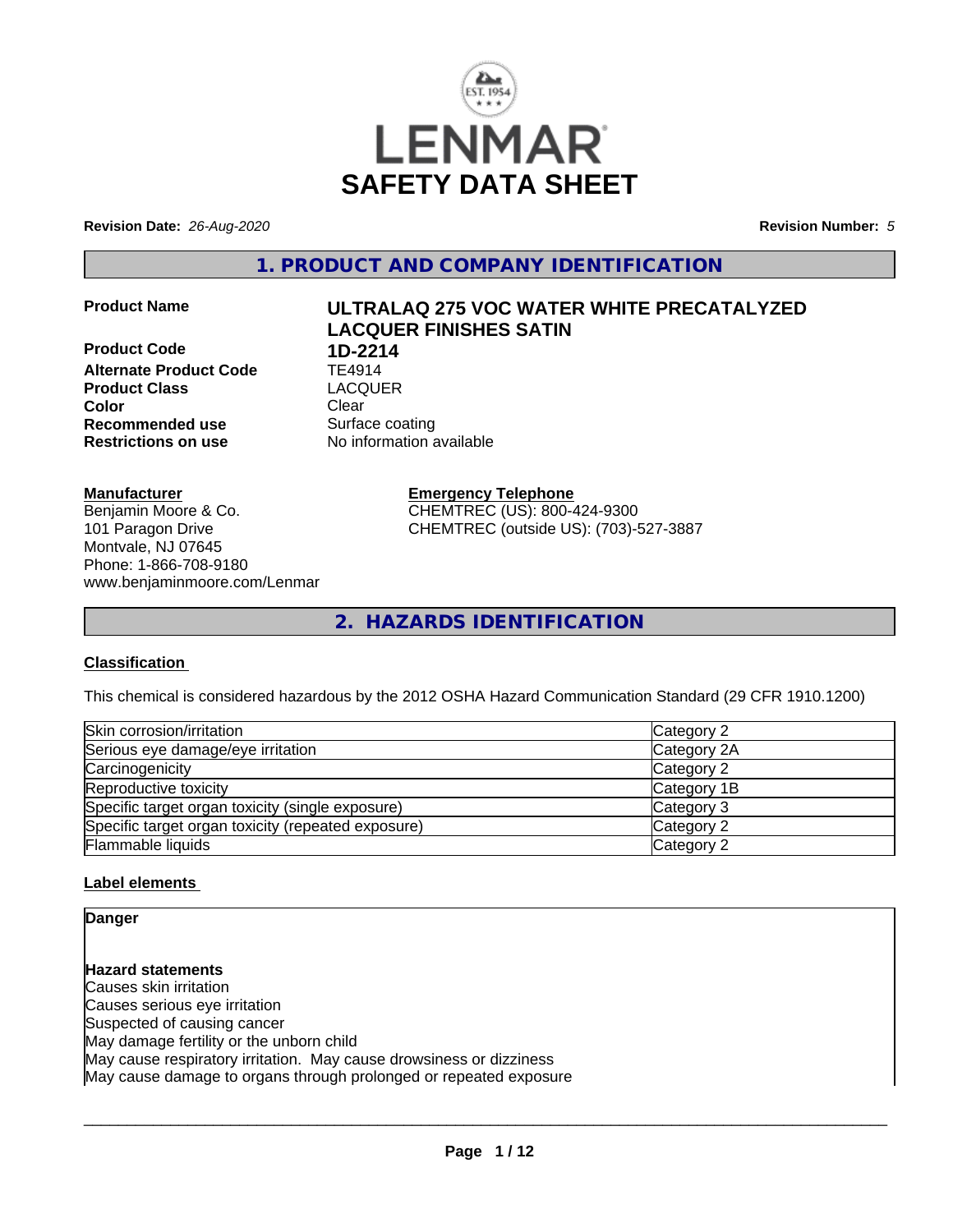Highly flammable liquid and vapor



**Appearance** liquid **Odor** solvent

#### **Precautionary Statements - Prevention**

Obtain special instructions before use Do not handle until all safety precautions have been read and understood Use personal protective equipment as required Wash face, hands and any exposed skin thoroughly after handling Wear eye/face protection Do not breathe dust/fume/gas/mist/vapors/spray Use only outdoors or in a well-ventilated area Keep away from heat, hot surfaces, sparks, open flames and other ignition sources. No smoking Keep container tightly closed Ground/bond container and receiving equipment Use explosion-proof electrical/ventilating/lighting/equipment Use only non-sparking tools Take precautionary measures against static discharge Keep cool

\_\_\_\_\_\_\_\_\_\_\_\_\_\_\_\_\_\_\_\_\_\_\_\_\_\_\_\_\_\_\_\_\_\_\_\_\_\_\_\_\_\_\_\_\_\_\_\_\_\_\_\_\_\_\_\_\_\_\_\_\_\_\_\_\_\_\_\_\_\_\_\_\_\_\_\_\_\_\_\_\_\_\_\_\_\_\_\_\_\_\_\_\_

#### **Precautionary Statements - Response**

IF exposed or concerned: Get medical advice/attention

**Eyes**

IF IN EYES: Rinse cautiously with water for several minutes. Remove contact lenses, if present and easy to do. Continue rinsing

If eye irritation persists: Get medical advice/attention

**Skin**

If skin irritation occurs: Get medical advice/attention

IF ON SKIN (or hair): Remove/Take off immediately all contaminated clothing. Rinse skin with water/shower Wash contaminated clothing before reuse

#### **Inhalation**

IF INHALED: Remove victim to fresh air and keep at rest in a position comfortable for breathing **Fire**

In case of fire: Use CO2, dry chemical, or foam for extinction

#### **Precautionary Statements - Storage**

Store locked up Store in a well-ventilated place. Keep container tightly closed

#### **Precautionary Statements - Disposal**

Dispose of contents/container to an approved waste disposal plant

#### **Hazards not otherwise classified (HNOC)**

Rags, steel wool or waste soaked with this product may spontaneously catch fire if improperly discarded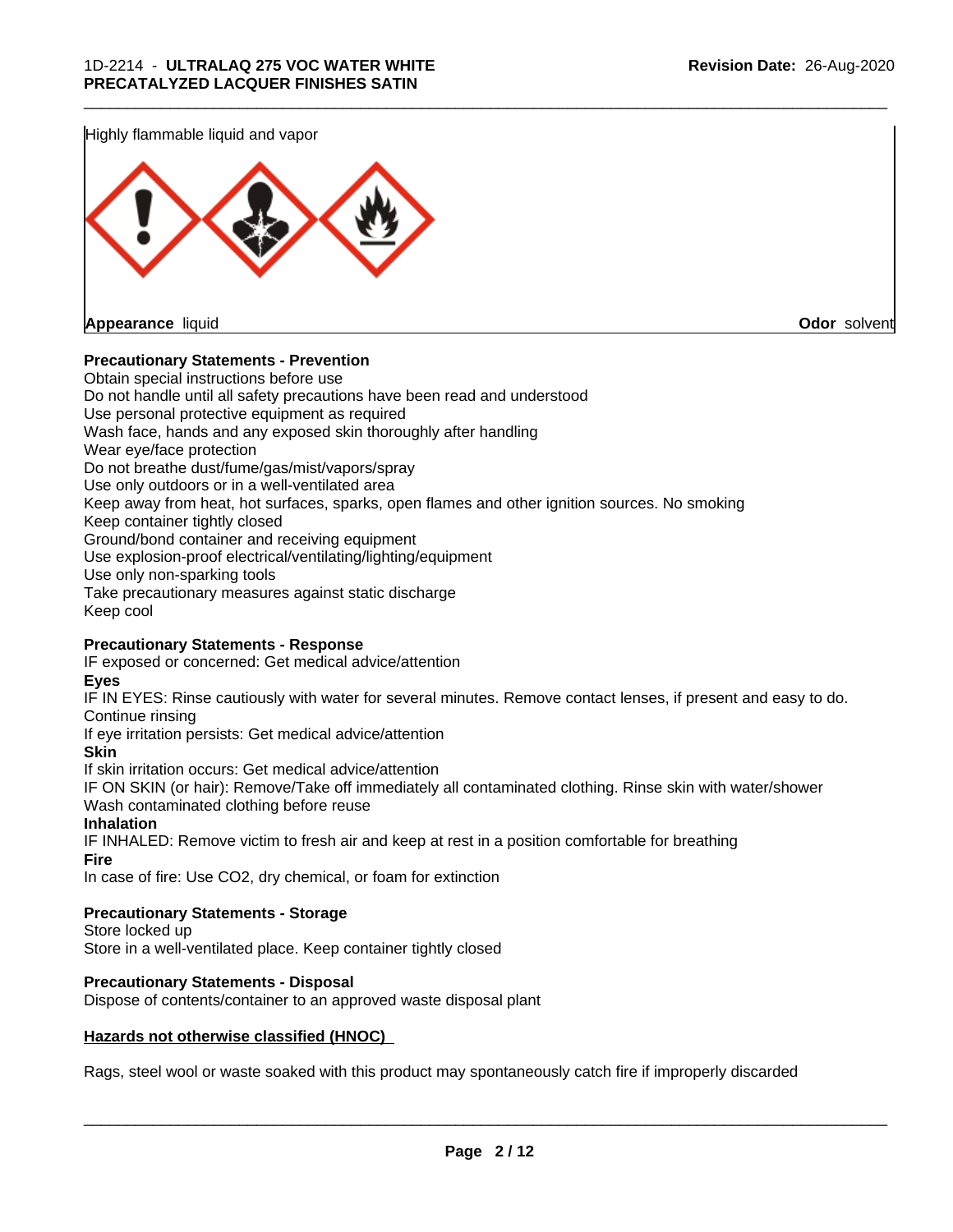#### **Other information**

No information available

## **3. COMPOSITION INFORMATION ON COMPONENTS**

\_\_\_\_\_\_\_\_\_\_\_\_\_\_\_\_\_\_\_\_\_\_\_\_\_\_\_\_\_\_\_\_\_\_\_\_\_\_\_\_\_\_\_\_\_\_\_\_\_\_\_\_\_\_\_\_\_\_\_\_\_\_\_\_\_\_\_\_\_\_\_\_\_\_\_\_\_\_\_\_\_\_\_\_\_\_\_\_\_\_\_\_\_

| <b>Chemical name</b>     | <b>CAS No.</b> | Weight-%    |
|--------------------------|----------------|-------------|
| Acetone                  | 67-64-1        | $45 - 50$   |
| 4-Chlorobenzotrifluoride | 98-56-6        | $15 - 20$   |
| cellulose, nitrate       | 9004-70-0      | $5 - 10$    |
| Isobutyl alcohol         | 78-83-1        | - 5         |
| Soybean oil, epoxidized  | 8013-07-8      | - 5         |
| 2,6-Dimethyl-4-Heptanone | 108-83-8       | - 5         |
| Xvlene                   | 1330-20-7      | - 5         |
| Butyl benzyl phthalate   | 85-68-7        | 1 - 5       |
| Ethyl benzene            | $100 - 41 - 4$ | $0.1 - 0.5$ |

## **4. FIRST AID MEASURES**

#### **Description of first aid measures**

| <b>General Advice</b>                            | If symptoms persist, call a physician. Show this safety data sheet to the doctor in<br>attendance.                                                                                            |
|--------------------------------------------------|-----------------------------------------------------------------------------------------------------------------------------------------------------------------------------------------------|
| <b>Eye Contact</b>                               | Immediate medical attention is required. Immediately flush with plenty of water.<br>After initial flushing, remove any contact lenses and continue flushing for at least<br>15 minutes.       |
| <b>Skin Contact</b>                              | Wash off immediately with soap and plenty of water removing all contaminated<br>clothes and shoes. If skin irritation persists, call a physician.                                             |
| <b>Inhalation</b>                                | Move to fresh air. If symptoms persist, call a physician.<br>If not breathing, give artificial respiration. Call a physician immediately.                                                     |
| Ingestion                                        | Clean mouth with water and afterwards drink plenty of water. Do not induce<br>vomiting without medical advice. Never give anything by mouth to an unconscious<br>person. Consult a physician. |
| <b>Protection Of First-Aiders</b>                | Use personal protective equipment.                                                                                                                                                            |
| <b>Most Important</b><br><b>Symptoms/Effects</b> | No information available.                                                                                                                                                                     |
| <b>Notes To Physician</b>                        | Treat symptomatically.                                                                                                                                                                        |

## **5. FIRE-FIGHTING MEASURES**

| <b>Flammable Properties</b>         | Vapors may travel considerable distance to a source of<br>ignition and flash back. Vapors may cause flash fire. |
|-------------------------------------|-----------------------------------------------------------------------------------------------------------------|
| <b>Suitable Extinguishing Media</b> | Foam, dry powder or water. Use extinguishing measures                                                           |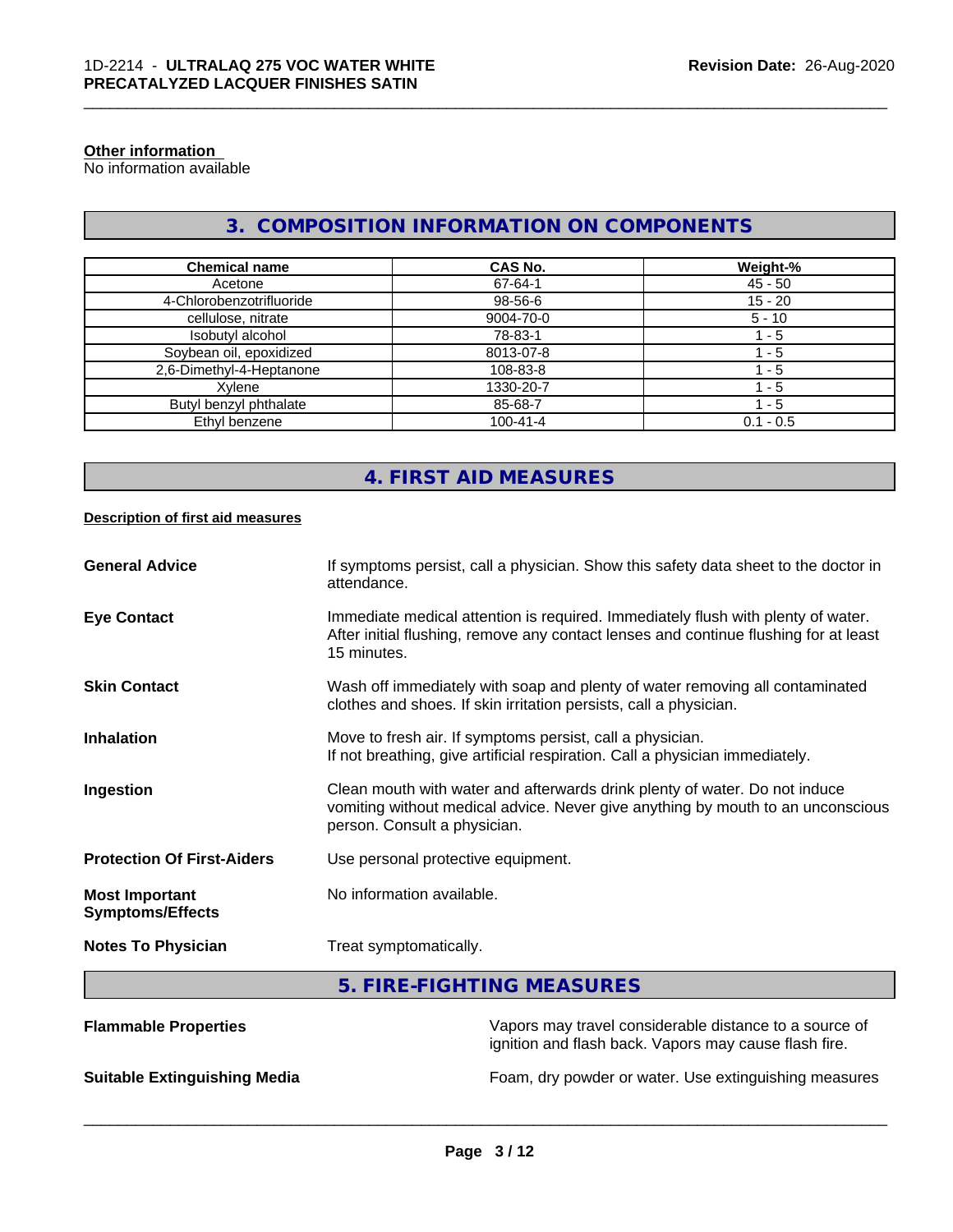|                                                                                     | that are appropriate to local circumstances and the<br>surrounding environment.                                                                                                                                                                                                                |  |
|-------------------------------------------------------------------------------------|------------------------------------------------------------------------------------------------------------------------------------------------------------------------------------------------------------------------------------------------------------------------------------------------|--|
| Protective equipment and precautions for firefighters                               | As in any fire, wear self-contained breathing apparatus<br>pressure-demand, MSHA/NIOSH (approved or equivalent)<br>and full protective gear.                                                                                                                                                   |  |
| <b>Hazardous combustion products</b>                                                | Burning may result in carbon dioxide, carbon monoxide<br>and other combustion products of varying composition<br>which may be toxic and/or irritating.                                                                                                                                         |  |
| <b>Specific Hazards Arising From The Chemical</b>                                   | Flammable. Flash back possible over considerable<br>distance. Keep product and empty container away from<br>heat and sources of ignition. Closed containers may<br>rupture if exposed to fire or extreme heat. Thermal<br>decomposition can lead to release of irritating gases and<br>vapors. |  |
| Sensitivity to mechanical impact                                                    | No                                                                                                                                                                                                                                                                                             |  |
| Sensitivity to static discharge                                                     | Yes                                                                                                                                                                                                                                                                                            |  |
| <b>Flash Point Data</b><br>Flash point (°F)<br>Flash Point (°C)<br><b>Method</b>    | $-4$<br>$-20$<br><b>PMCC</b>                                                                                                                                                                                                                                                                   |  |
| <b>Flammability Limits In Air</b>                                                   |                                                                                                                                                                                                                                                                                                |  |
| Lower flammability limit:<br><b>Upper flammability limit:</b>                       | Not available<br>Not available                                                                                                                                                                                                                                                                 |  |
| Health: 2<br>Flammability: 3<br><b>NFPA</b>                                         | <b>Instability: 1</b><br><b>Special: Not Applicable</b>                                                                                                                                                                                                                                        |  |
| <b>NFPA Legend</b><br>0 - Not Hazardous<br>1 - Slightly<br>2 - Moderate<br>3 - High |                                                                                                                                                                                                                                                                                                |  |

\_\_\_\_\_\_\_\_\_\_\_\_\_\_\_\_\_\_\_\_\_\_\_\_\_\_\_\_\_\_\_\_\_\_\_\_\_\_\_\_\_\_\_\_\_\_\_\_\_\_\_\_\_\_\_\_\_\_\_\_\_\_\_\_\_\_\_\_\_\_\_\_\_\_\_\_\_\_\_\_\_\_\_\_\_\_\_\_\_\_\_\_\_

4 - Severe

*The ratings assigned are only suggested ratings, the contractor/employer has ultimate responsibilities for NFPA ratings where this system is used.*

*Additional information regarding the NFPA rating system is available from the National Fire Protection Agency (NFPA) at www.nfpa.org.*

## **6. ACCIDENTAL RELEASE MEASURES**

| <b>Personal Precautions</b> | Remove all sources of ignition. Take precautions to prevent flashback. Ground<br>and bond all containers and handling equipment. Take precautionary measures<br>against static discharges. Ensure adequate ventilation. Avoid contact with skin,<br>eyes and clothing. Use personal protective equipment. |
|-----------------------------|-----------------------------------------------------------------------------------------------------------------------------------------------------------------------------------------------------------------------------------------------------------------------------------------------------------|
| <b>Other Information</b>    | Prevent further leakage or spillage if safe to do so. Do not allow material to<br>contaminate ground water system. Prevent product from entering drains. Do not                                                                                                                                           |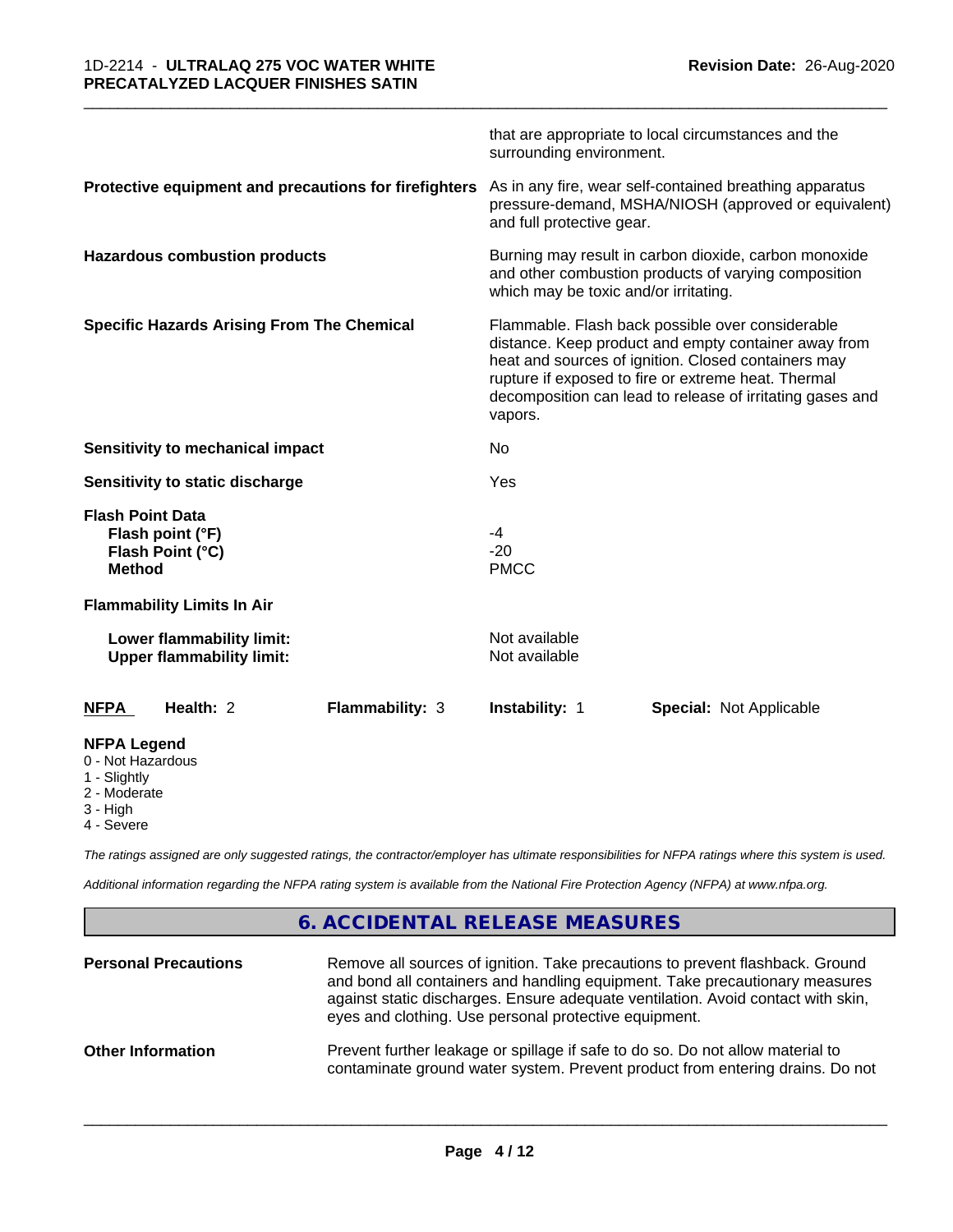|                                  | flush into surface water or sanitary sewer system. Local authorities should be<br>advised if significant spillages cannot be contained.                                                                                                                                                                                                                                                                                                        |
|----------------------------------|------------------------------------------------------------------------------------------------------------------------------------------------------------------------------------------------------------------------------------------------------------------------------------------------------------------------------------------------------------------------------------------------------------------------------------------------|
| <b>Environmental precautions</b> | See Section 12 for additional Ecological Information.                                                                                                                                                                                                                                                                                                                                                                                          |
| <b>Methods for Cleaning Up</b>   | Dam up. Soak up with inert absorbent material. Use a non-sparking or explosion<br>proof means to transfer material to a sealed, appropriate container for disposal.<br>Clean contaminated surface thoroughly.                                                                                                                                                                                                                                  |
|                                  | 7. HANDLING AND STORAGE                                                                                                                                                                                                                                                                                                                                                                                                                        |
| <b>Handling</b>                  | Avoid contact with skin, eyes and clothing. Wear personal protective equipment.<br>Do not breathe vapors or spray mist. Use only in ventilated areas. Prevent vapor<br>build-up by providing adequate ventilation during and after use.                                                                                                                                                                                                        |
|                                  | Take precautionary measures against static discharges. To avoid ignition of<br>vapors by static electricity discharge, all metal parts of the equipment must be<br>grounded. Keep away from heat, sparks and flame. Do not smoke. Extinguish all<br>flames and pilot lights, and turn off stoves, heaters, electric motors and other<br>sources of ignition during use and until all vapors are gone. Ignition and/or flash<br>back may occur. |
| <b>Storage</b>                   | Keep containers tightly closed in a dry, cool and well-ventilated place. Keep away<br>from heat. Keep away from open flames, hot surfaces and sources of ignition.<br>Keep in properly labeled containers. Keep out of the reach of children.                                                                                                                                                                                                  |
|                                  | <b>DANGER</b> - Rags, steel wool or waste soaked with this product may<br>spontaneously catch fire if improperly discarded. Immediately after use, place<br>rags, steel wool or waste in a sealed water-filled metal container.                                                                                                                                                                                                                |
| <b>Incompatible Materials</b>    | Incompatible with strong acids and bases and strong oxidizing agents.                                                                                                                                                                                                                                                                                                                                                                          |
|                                  | Technical measures/Precautions Ensure adequate ventilation. Use only where airflow will keep vapors from building<br>up in or near the work area in adjoining rooms. Comply with all national, state, and<br>local codes pertaining to the storage, handling, dispensing and disposal of<br>flammable liquids.                                                                                                                                 |
|                                  | Dissipate static electricity during transfer by grounding and bonding containers<br>and equipment before transferring material. All equipment should be non-sparking<br>and explosion proof. Use explosion proof electrical equipment for ventilation,<br>lighting and material handling.                                                                                                                                                      |

\_\_\_\_\_\_\_\_\_\_\_\_\_\_\_\_\_\_\_\_\_\_\_\_\_\_\_\_\_\_\_\_\_\_\_\_\_\_\_\_\_\_\_\_\_\_\_\_\_\_\_\_\_\_\_\_\_\_\_\_\_\_\_\_\_\_\_\_\_\_\_\_\_\_\_\_\_\_\_\_\_\_\_\_\_\_\_\_\_\_\_\_\_

## **8. EXPOSURE CONTROLS/PERSONAL PROTECTION**

## **Exposure Limits**

| <b>Chemical name</b>     | <b>ACGIH TLV</b>               | <b>OSHA PEL</b>              |
|--------------------------|--------------------------------|------------------------------|
| Acetone                  | STEL: 500 ppm                  | 1000 ppm - $TWA$             |
|                          | TWA: 250 ppm                   | 2400 mg/m <sup>3</sup> - TWA |
| 4-Chlorobenzotrifluoride | TWA: 2.5 mg/m <sup>3</sup> $F$ | $2.5 \text{ mg/m}^3$ - TWA   |
| Isobutyl alcohol         | TWA: 50 ppm                    | 100 ppm - TWA                |
|                          |                                | 300 mg/m <sup>3</sup> - TWA  |
| 2,6-Dimethyl-4-Heptanone | TWA: 25 ppm                    | 50 ppm - TWA                 |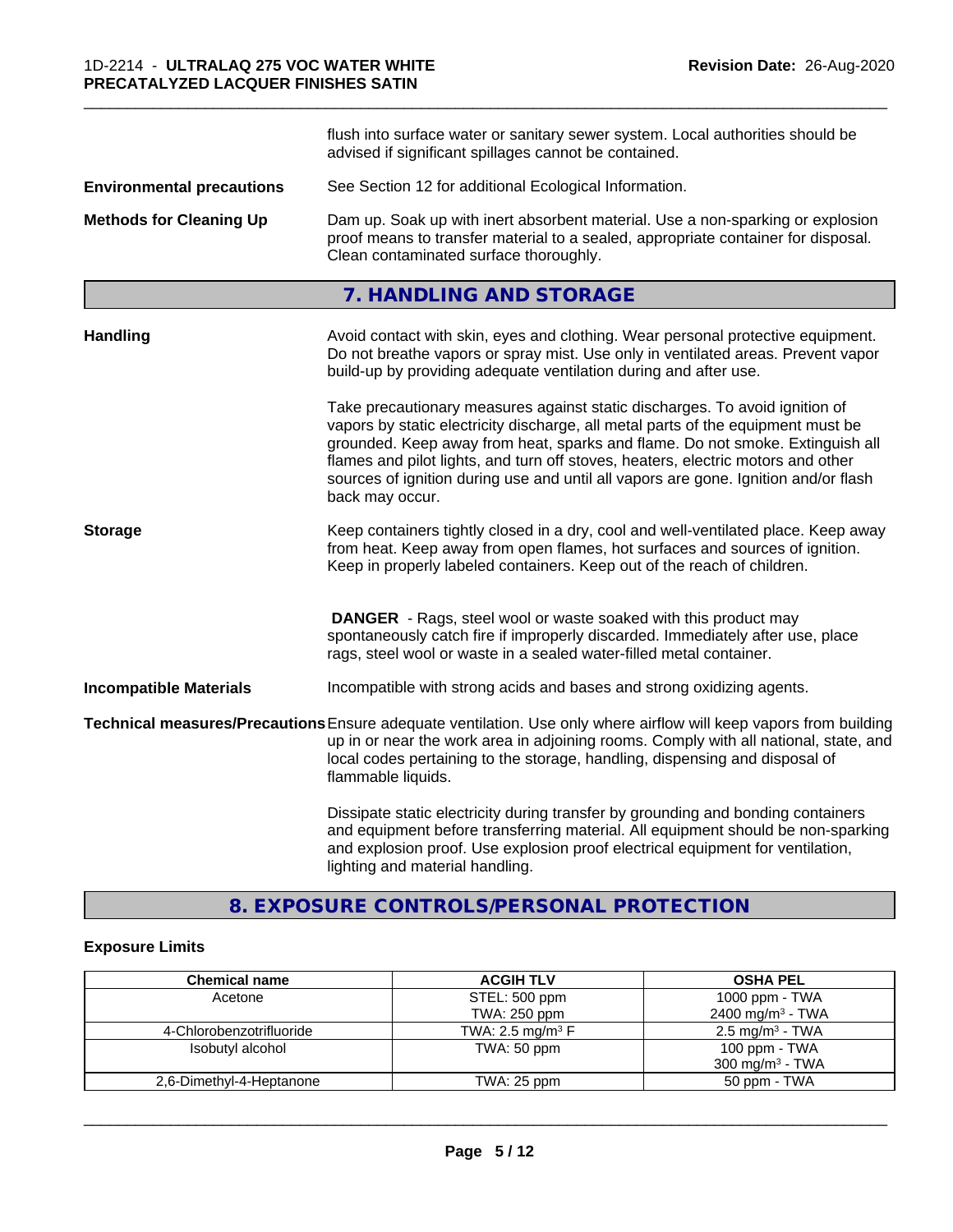|                                                                                                       |                                                                          |                                                                                                                                                                                                                                                                                                                                                                     | 290 mg/m <sup>3</sup> - TWA |
|-------------------------------------------------------------------------------------------------------|--------------------------------------------------------------------------|---------------------------------------------------------------------------------------------------------------------------------------------------------------------------------------------------------------------------------------------------------------------------------------------------------------------------------------------------------------------|-----------------------------|
| Xylene                                                                                                |                                                                          | STEL: 150 ppm                                                                                                                                                                                                                                                                                                                                                       | 100 ppm - TWA               |
|                                                                                                       |                                                                          | TWA: 100 ppm                                                                                                                                                                                                                                                                                                                                                        | 435 mg/m <sup>3</sup> - TWA |
| Ethyl benzene                                                                                         |                                                                          | TWA: 20 ppm                                                                                                                                                                                                                                                                                                                                                         | 100 ppm - TWA               |
|                                                                                                       |                                                                          |                                                                                                                                                                                                                                                                                                                                                                     | 435 mg/m <sup>3</sup> - TWA |
| Legend<br>OSHA - Occupational Safety & Health Administration Exposure Limits<br>N/E - Not Established |                                                                          | ACGIH - American Conference of Governmental Industrial Hygienists Exposure Limits                                                                                                                                                                                                                                                                                   |                             |
| <b>Appropriate engineering</b><br>controls                                                            |                                                                          |                                                                                                                                                                                                                                                                                                                                                                     |                             |
| <b>Engineering Measures</b>                                                                           |                                                                          | Ensure adequate ventilation, especially in confined areas.                                                                                                                                                                                                                                                                                                          |                             |
| <b>Personal Protective Equipment</b>                                                                  |                                                                          |                                                                                                                                                                                                                                                                                                                                                                     |                             |
| <b>Eye/Face Protection</b>                                                                            |                                                                          | Safety glasses with side-shields. If splashes are likely to occur, wear:. Tightly<br>fitting safety goggles.                                                                                                                                                                                                                                                        |                             |
| <b>Skin Protection</b>                                                                                |                                                                          | Long sleeved clothing. Protective gloves.                                                                                                                                                                                                                                                                                                                           |                             |
| <b>Respiratory Protection</b>                                                                         |                                                                          | Use only with adequate ventilation. In operations where exposure limits are<br>exceeded, use a NIOSH approved respirator that has been selected by a<br>technically qualified person for the specific work conditions. When spraying the<br>product or applying in confined areas, wear a NIOSH approved respirator<br>specified for paint spray or organic vapors. |                             |
| <b>Hygiene Measures</b>                                                                               | Avoid contact with skin, eyes and clothing. Remove and wash contaminated |                                                                                                                                                                                                                                                                                                                                                                     |                             |

clothing before re-use. Wash thoroughly after handling.

\_\_\_\_\_\_\_\_\_\_\_\_\_\_\_\_\_\_\_\_\_\_\_\_\_\_\_\_\_\_\_\_\_\_\_\_\_\_\_\_\_\_\_\_\_\_\_\_\_\_\_\_\_\_\_\_\_\_\_\_\_\_\_\_\_\_\_\_\_\_\_\_\_\_\_\_\_\_\_\_\_\_\_\_\_\_\_\_\_\_\_\_\_

# **9. PHYSICAL AND CHEMICAL PROPERTIES**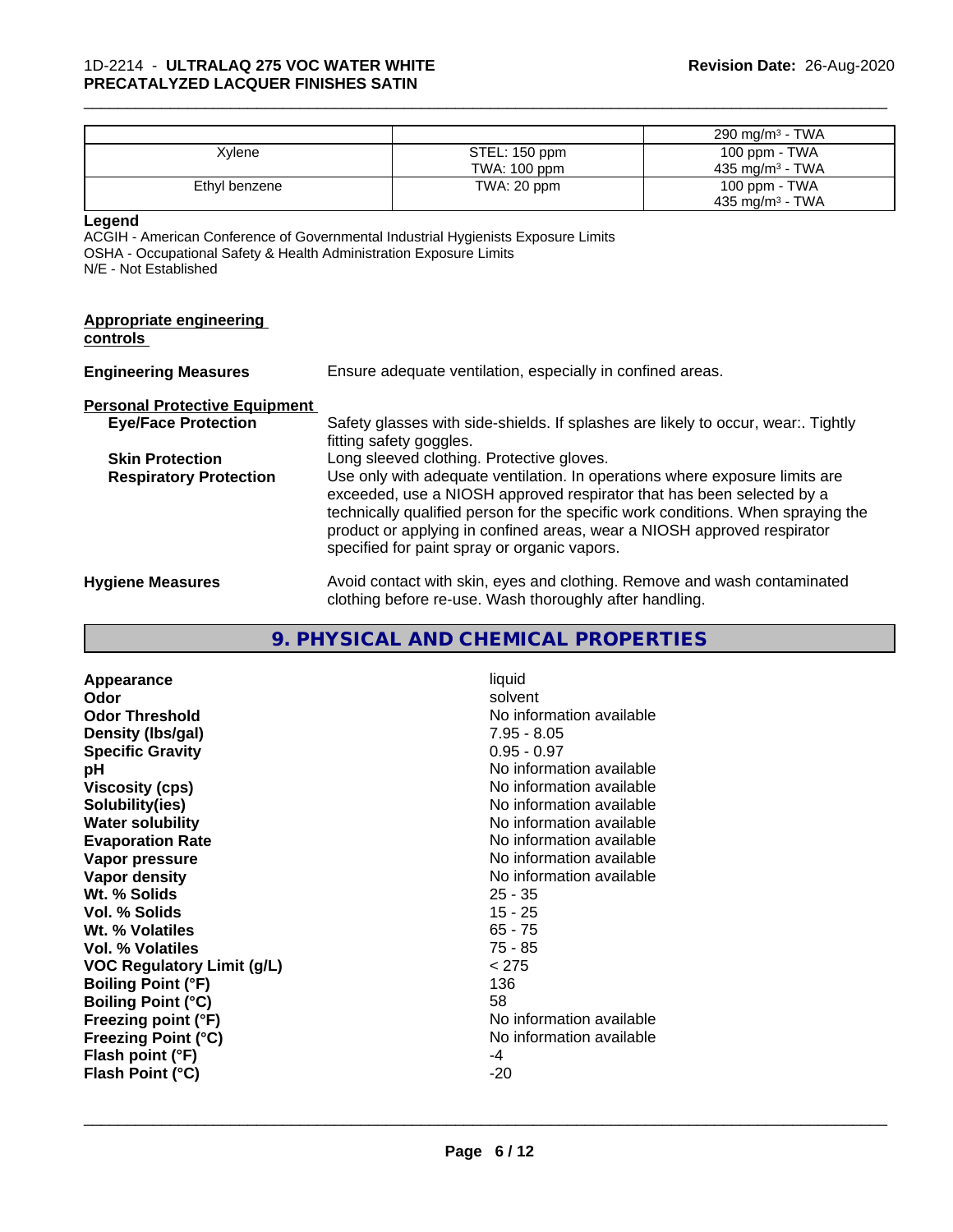#### **Method** PMCC

**Flammability (solid, gas)**<br> **Commability limit:**<br>
Upper flammability limit:<br>
No information available **Upper flammability limit:**<br> **Lower flammability limit:**<br>
No information available<br>
No information available **Lower flammability limit:**<br> **Autoignition Temperature (°F)**<br>
No information available<br>
No information available Autoignition Temperature (°F)<br>
Autoignition Temperature (°C)<br>
No information available **Autoignition Temperature (°C) Decomposition Temperature (°F)**<br> **Decomposition Temperature (°C)** No information available **Decomposition Temperature (°C)**<br>Partition coefficient

**No information available** 

\_\_\_\_\_\_\_\_\_\_\_\_\_\_\_\_\_\_\_\_\_\_\_\_\_\_\_\_\_\_\_\_\_\_\_\_\_\_\_\_\_\_\_\_\_\_\_\_\_\_\_\_\_\_\_\_\_\_\_\_\_\_\_\_\_\_\_\_\_\_\_\_\_\_\_\_\_\_\_\_\_\_\_\_\_\_\_\_\_\_\_\_\_

#### **10. STABILITY AND REACTIVITY**

| <b>Reactivity</b>                       | No data available                                                                                                         |
|-----------------------------------------|---------------------------------------------------------------------------------------------------------------------------|
| <b>Chemical Stability</b>               | Stable under normal conditions. Hazardous polymerisation<br>does not occur.                                               |
| <b>Conditions to avoid</b>              | Keep away from open flames, hot surfaces, static<br>electricity and sources of ignition. Sparks. Elevated<br>temperature. |
| <b>Incompatible Materials</b>           | Incompatible with strong acids and bases and strong<br>oxidizing agents.                                                  |
| <b>Hazardous Decomposition Products</b> | Thermal decomposition can lead to release of irritating<br>gases and vapors.                                              |
| Possibility of hazardous reactions      | None under normal conditions of use.                                                                                      |

**11. TOXICOLOGICAL INFORMATION**

| <b>Product Information</b>                                                                 |                                                                                                                                                                                                               |  |
|--------------------------------------------------------------------------------------------|---------------------------------------------------------------------------------------------------------------------------------------------------------------------------------------------------------------|--|
| Information on likely routes of exposure                                                   |                                                                                                                                                                                                               |  |
| <b>Principal Routes of Exposure</b>                                                        | Eye contact, skin contact and inhalation.                                                                                                                                                                     |  |
| <b>Acute Toxicity</b>                                                                      |                                                                                                                                                                                                               |  |
| <b>Product Information</b>                                                                 | Repeated or prolonged exposure to organic solvents may lead to permanent brain<br>and nervous system damage. Intentional misuse by deliberately concentrating and<br>inhaling vapors may be harmful or fatal. |  |
| Symptoms related to the physical, chemical and toxicological characteristics               |                                                                                                                                                                                                               |  |
| <b>Symptoms</b>                                                                            | No information available                                                                                                                                                                                      |  |
| Delayed and immediate effects as well as chronic effects from short and long-term exposure |                                                                                                                                                                                                               |  |
| Eye contact<br><b>Skin contact</b>                                                         | Severely irritating to eyes. May cause burns. Risk of serious damage to eyes.<br>May cause skin irritation and/or dermatitis. Prolonged skin contact may defat the<br>skin and produce dermatitis.            |  |
| Ingestion                                                                                  | Harmful if swallowed. Ingestion may cause irritation to mucous membranes. Small                                                                                                                               |  |
|                                                                                            |                                                                                                                                                                                                               |  |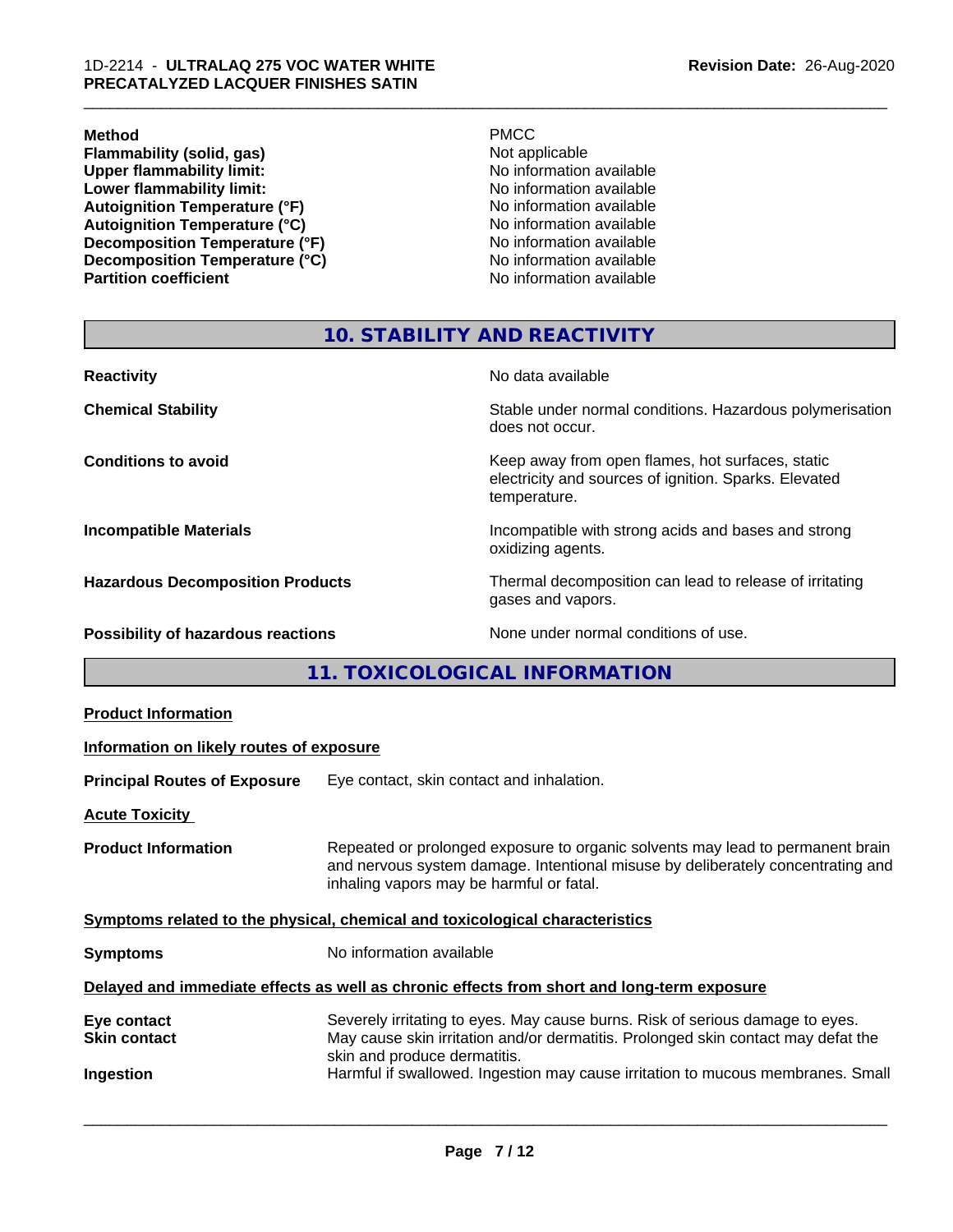|                                 | amounts of this product aspirated into the respiratory system during ingestion or     |
|---------------------------------|---------------------------------------------------------------------------------------|
|                                 | vomiting may cause mild to severe pulmonary injury, possibly progressing to<br>death. |
| <b>Inhalation</b>               | Harmful by inhalation. High vapor / aerosol concentrations are irritating to the      |
|                                 | eyes, nose, throat and lungs and may cause headaches, dizziness, drowsiness,          |
|                                 | unconsciousness, and other central nervous system effects.                            |
| <b>Sensitization</b>            | No information available                                                              |
| <b>Neurological Effects</b>     | No information available.                                                             |
| <b>Mutagenic Effects</b>        | No information available.                                                             |
| <b>Reproductive Effects</b>     | May damage fertility or the unborn child.                                             |
| <b>Developmental Effects</b>    | No information available.                                                             |
| <b>Target organ effects</b>     | No information available.                                                             |
| <b>STOT - repeated exposure</b> | Causes damage to organs through prolonged or repeated exposure if inhaled,            |
|                                 | May cause disorder and damage to the, liver, kidney, spleen, blood, Causes            |
|                                 | damage to organs through prolonged or repeated exposure.                              |
| <b>STOT - single exposure</b>   | May cause disorder and damage to the, Respiratory system, Central nervous<br>system.  |
| Other adverse effects           | No information available.                                                             |
| <b>Aspiration Hazard</b>        | May be harmful if swallowed and enters airways. Small amounts of this product         |
|                                 | aspirated into the respiratory system during ingestion or vomiting may cause mild     |
|                                 | to severe pulmonary injury, possibly progressing to death.                            |

#### **Numerical measures of toxicity**

#### **The following values are calculated based on chapter 3.1 of the GHS document**

| <b>ATEmix (oral)</b>                 | 7445 mg/ka |
|--------------------------------------|------------|
| <b>ATEmix (dermal)</b>               | 3797 ma/ka |
| <b>ATEmix (inhalation-dust/mist)</b> | 49.8 ma/L  |
| <b>ATEmix (inhalation-vapor)</b>     | 816.6 ma/L |

#### **Component Information**

| Chemical name                        | Oral LD50            | Dermal LD50              | Inhalation LC50                       |
|--------------------------------------|----------------------|--------------------------|---------------------------------------|
| Acetone<br>67-64-1                   | $= 5800$ mg/kg (Rat) | $> 15700$ mg/kg (Rabbit) | $=$ 50100 mg/m <sup>3</sup> (Rat) 8 h |
| 4-Chlorobenzotrifluoride<br>98-56-6  | $= 13$ g/kg (Rat)    | > 2 mL/kg (Rabbit)       | $= 33$ mg/L (Rat) 4 h                 |
| cellulose, nitrate<br>9004-70-0      | $5$ g/kg (Rat)       | $\blacksquare$           |                                       |
| Isobutyl alcohol<br>78-83-1          | $= 2460$ mg/kg (Rat) | $=$ 3400 mg/kg (Rabbit)  | $> 6.5$ mg/L (Rat) 4 h                |
| Soybean oil, epoxidized<br>8013-07-8 | $= 40$ g/kg (Rat)    | > 20 mL/kg (Rabbit)      |                                       |
| 2.6-Dimethyl-4-Heptanone<br>108-83-8 | $= 5750$ mg/kg (Rat) | $= 16$ g/kg (Rabbit)     | $> 2300$ ppm (Rat) 4 h                |
| Xylene<br>1330-20-7                  | $=$ 3500 mg/kg (Rat) | $>$ 4350 mg/kg (Rabbit)  | $= 29.08$ mg/L (Rat) 4 h              |
| Butyl benzyl phthalate<br>85-68-7    | $= 2330$ mg/kg (Rat) | $= 6700$ mg/kg (Rat)     | $> 6.7$ mg/L (Rat) 4 h                |
| Ethyl benzene<br>$100 - 41 - 4$      | $=$ 3500 mg/kg (Rat) | $= 15400$ mg/kg (Rabbit) | $= 17.4$ mg/L (Rat) 4 h               |

#### **Chronic Toxicity**

#### **Carcinogenicity**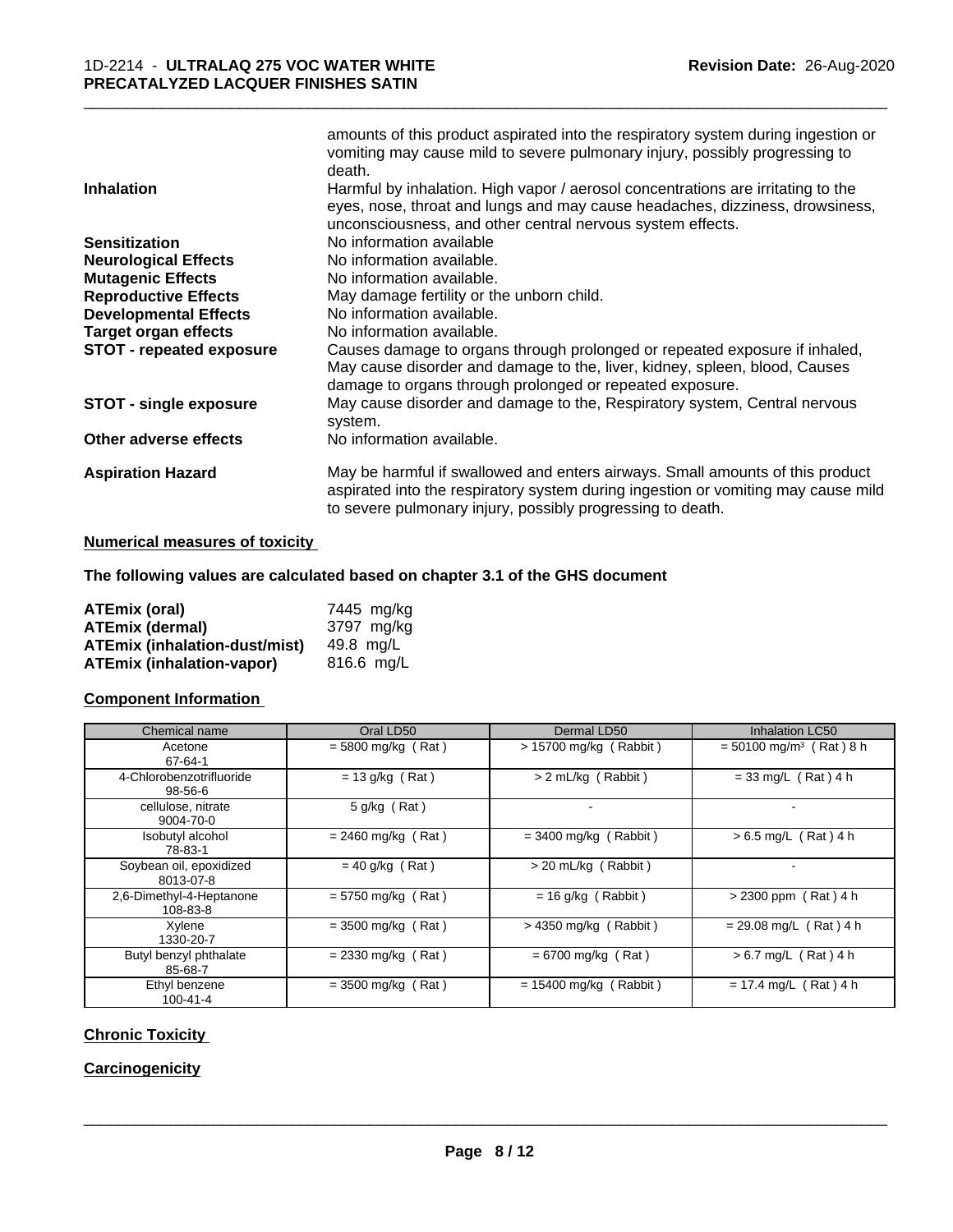*The information below indicateswhether each agency has listed any ingredient as a carcinogen:.*

| <b>Chemical name</b> | <b>IARC</b>               | <b>NTP</b> | OSHA   |
|----------------------|---------------------------|------------|--------|
|                      | .<br>2B<br>Possible Human |            | Listed |
| Ethyl<br>I benzene   | Carcinogen                |            |        |

\_\_\_\_\_\_\_\_\_\_\_\_\_\_\_\_\_\_\_\_\_\_\_\_\_\_\_\_\_\_\_\_\_\_\_\_\_\_\_\_\_\_\_\_\_\_\_\_\_\_\_\_\_\_\_\_\_\_\_\_\_\_\_\_\_\_\_\_\_\_\_\_\_\_\_\_\_\_\_\_\_\_\_\_\_\_\_\_\_\_\_\_\_

#### **Legend**

IARC - International Agency for Research on Cancer NTP - National Toxicity Program OSHA - Occupational Safety & Health Administration

## **12. ECOLOGICAL INFORMATION**

#### **Ecotoxicity Effects**

The environmental impact of this product has not been fully investigated.

#### **Product Information**

#### **Acute Toxicity to Fish**

No information available

#### **Acute Toxicity to Aquatic Invertebrates**

No information available

#### **Acute Toxicity to Aquatic Plants**

No information available

#### **Persistence / Degradability**

No information available.

#### **Bioaccumulation**

There is no data for this product.

#### **Mobility in Environmental Media**

No information available.

#### **Ozone**

Not applicable

#### **Component Information**

#### **Acute Toxicity to Fish**

Acetone LC50: 8300 (Bluegill - 96 hr.) mg/L Xylene LC50: 13.5 mg/L (Rainbow Trout - 96 hr.) Ethyl benzene LC50: 12.1 mg/L (Fathead Minnow - 96 hr.)

#### **Acute Toxicity to Aquatic Invertebrates**

Acetone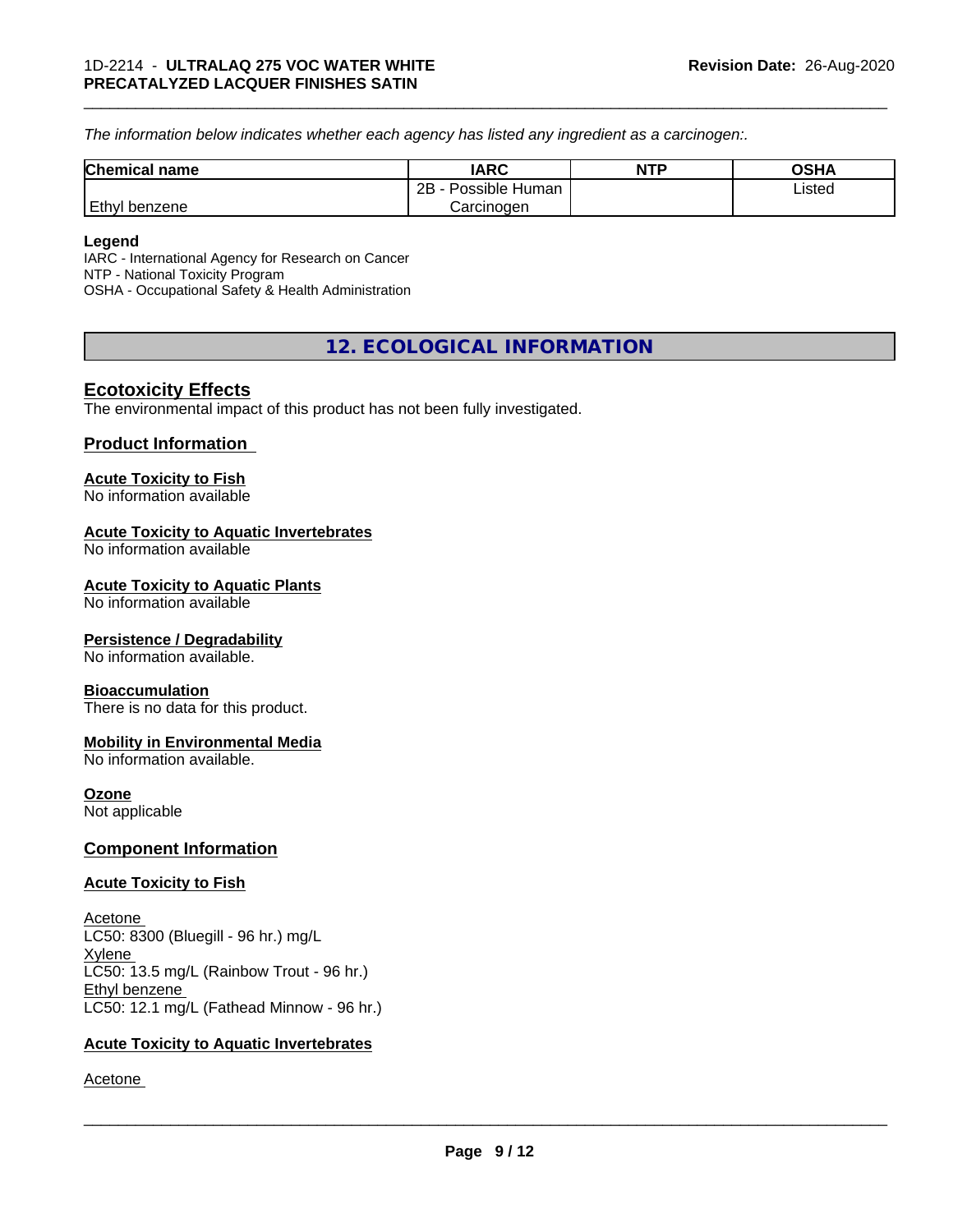EC50: 12600 mg/L (Daphnia magna - 48 hr.) Ethyl benzene EC50: 1.8 mg/L (Daphnia magna - 48 hr.)

#### **Acute Toxicity to Aquatic Plants**

#### Ethyl benzene

EC50: 4.6 mg/L (Green algae (Scenedesmus subspicatus), 72 hrs.)

| 13. DISPOSAL CONSIDERATIONS                                                                                                                                                                                               |
|---------------------------------------------------------------------------------------------------------------------------------------------------------------------------------------------------------------------------|
| Dispose of in accordance with federal, state, and local regulations. Local<br>requirements may vary, consult your sanitation department or state-designated<br>environmental protection agency for more disposal options. |
| Emptied containers may retain product residue. Follow label warnings even after<br>container is emptied. Residual vapors may explode on ignition.                                                                         |
|                                                                                                                                                                                                                           |

\_\_\_\_\_\_\_\_\_\_\_\_\_\_\_\_\_\_\_\_\_\_\_\_\_\_\_\_\_\_\_\_\_\_\_\_\_\_\_\_\_\_\_\_\_\_\_\_\_\_\_\_\_\_\_\_\_\_\_\_\_\_\_\_\_\_\_\_\_\_\_\_\_\_\_\_\_\_\_\_\_\_\_\_\_\_\_\_\_\_\_\_\_

**14. TRANSPORT INFORMATION**

| <b>DOT</b><br><b>Proper Shipping Name</b><br><b>Hazard class</b><br>UN-No.<br><b>Packing Group</b><br><b>Description</b> | <b>PAINT</b><br>3<br>UN1263<br>UN1263, PAINT, 3, II |
|--------------------------------------------------------------------------------------------------------------------------|-----------------------------------------------------|
| <b>ICAO/IATA</b>                                                                                                         | Contact the preparer for further information.       |
| <b>IMDG/IMO</b>                                                                                                          | Contact the preparer for further information.       |
|                                                                                                                          | <b>15. REGULATORY INFORMATION</b>                   |

### **International Inventories**

| <b>TSCA: United States</b> | Yes - All components are listed or exempt. |
|----------------------------|--------------------------------------------|
| <b>DSL: Canada</b>         | Yes - All components are listed or exempt. |

## **Federal Regulations**

| SARA 311/312 hazardous categorization |     |  |
|---------------------------------------|-----|--|
| Acute health hazard                   | Yes |  |
| Chronic Health Hazard                 | Yes |  |
| Fire hazard                           | Yes |  |
| Sudden release of pressure hazard     | Nο  |  |
| Reactive Hazard                       | No  |  |

#### **SARA 313**

Section 313 of Title III of the Superfund Amendments and Reauthorization Act of 1986 (SARA). This product contains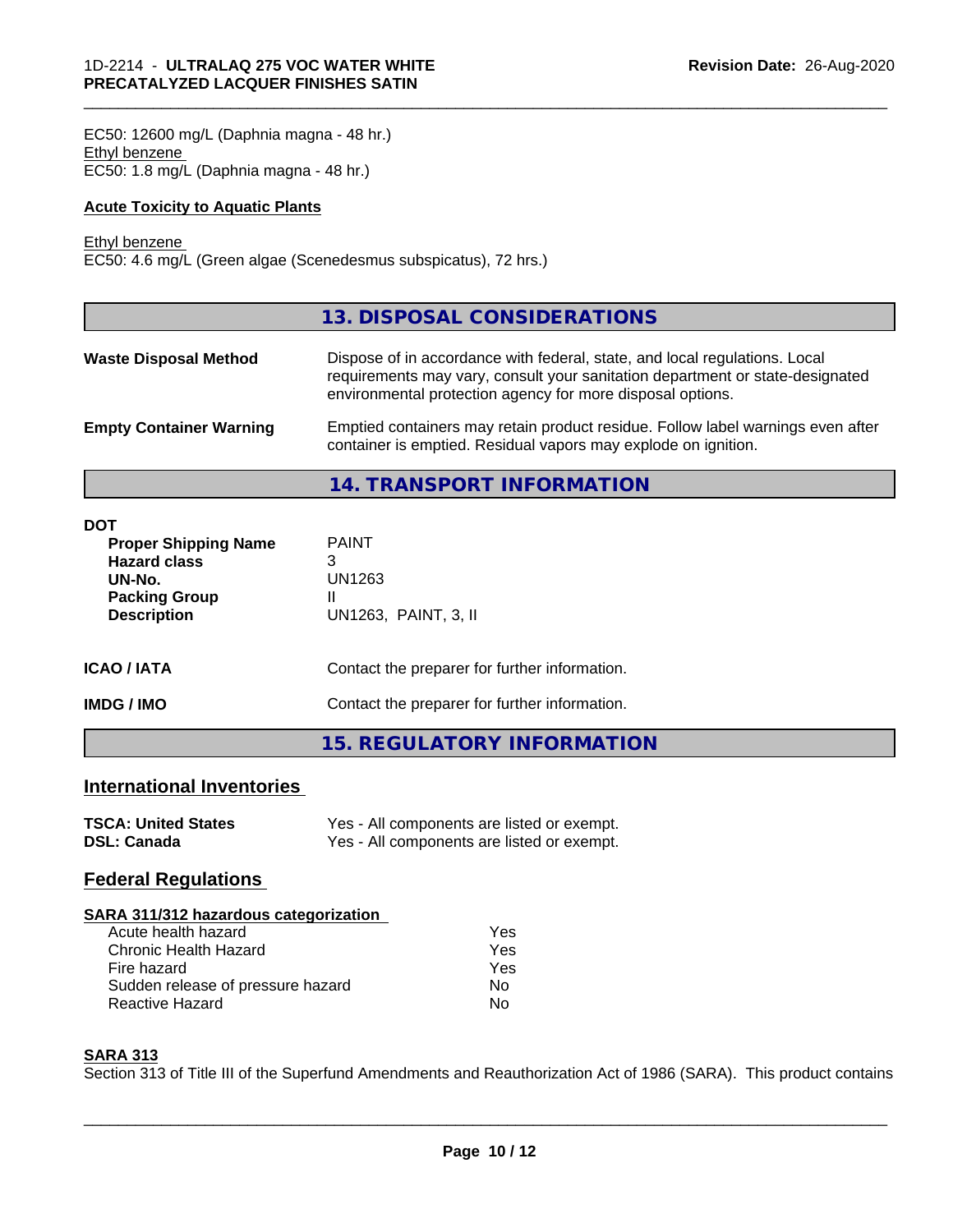a chemical or chemicals which are subject to the reporting requirements of the Act and Title 40 of the Code of Federal Regulations, Part 372:

| <b>Chemical name</b> | <b>CAS No.</b> | <u>Weight-%</u> | <b>CERCLA/SARA 313</b><br>(de minimis concentration) |
|----------------------|----------------|-----------------|------------------------------------------------------|
| Xylene               | 1330-20-7      | - 5             |                                                      |
| Ethyl benzene        | 100-41-4       | $0.1 - 0.5$     |                                                      |

\_\_\_\_\_\_\_\_\_\_\_\_\_\_\_\_\_\_\_\_\_\_\_\_\_\_\_\_\_\_\_\_\_\_\_\_\_\_\_\_\_\_\_\_\_\_\_\_\_\_\_\_\_\_\_\_\_\_\_\_\_\_\_\_\_\_\_\_\_\_\_\_\_\_\_\_\_\_\_\_\_\_\_\_\_\_\_\_\_\_\_\_\_

#### **Clean Air Act,Section 112 Hazardous Air Pollutants (HAPs) (see 40 CFR 61)** This product contains the following HAPs:

| <b>Chemical name</b> | CAS No.   | Weight-%    | <b>Hazardous Air Pollutant</b> |
|----------------------|-----------|-------------|--------------------------------|
|                      |           |             | (HAP)                          |
| Xvlene               | 1330-20-7 | 1 - 5       | ∟isted                         |
| Ethyl benzene        | 100-41-4  | $0.1 - 0.5$ | ∟isted                         |

#### **US State Regulations**

#### **California Proposition 65**

**AVIMARNING:** Cancer and Reproductive Harm– www.P65warnings.ca.gov

#### **State Right-to-Know**

| <b>Chemical name</b>     | <b>Massachusetts</b> | <b>New Jersey</b> | Pennsylvania |
|--------------------------|----------------------|-------------------|--------------|
| Acetone                  |                      |                   |              |
| 4-Chlorobenzotrifluoride |                      |                   |              |
| cellulose, nitrate       |                      |                   |              |
| Isobutyl alcohol         |                      |                   |              |
| 2,6-Dimethyl-4-Heptanone |                      |                   |              |
| Xvlene                   |                      |                   |              |
| Butyl benzyl phthalate   |                      |                   |              |
| Isopropyl alcohol        |                      |                   |              |

#### **Legend**

X - Listed

**16. OTHER INFORMATION**

**HMIS** - **Health:** 2\* **Flammability:** 3 **Reactivity:** 1 **PPE:** -

 $\overline{\phantom{a}}$  ,  $\overline{\phantom{a}}$  ,  $\overline{\phantom{a}}$  ,  $\overline{\phantom{a}}$  ,  $\overline{\phantom{a}}$  ,  $\overline{\phantom{a}}$  ,  $\overline{\phantom{a}}$  ,  $\overline{\phantom{a}}$  ,  $\overline{\phantom{a}}$  ,  $\overline{\phantom{a}}$  ,  $\overline{\phantom{a}}$  ,  $\overline{\phantom{a}}$  ,  $\overline{\phantom{a}}$  ,  $\overline{\phantom{a}}$  ,  $\overline{\phantom{a}}$  ,  $\overline{\phantom{a}}$ 

#### **HMIS Legend**

- 0 Minimal Hazard
- 1 Slight Hazard
- 2 Moderate Hazard
- 3 Serious Hazard
- 4 Severe Hazard
- \* Chronic Hazard

X - Consult your supervisor or S.O.P. for "Special" handling instructions.

*Note: The PPE rating has intentionally been left blank. Choose appropriate PPE that will protect employees from the hazards the material will present under the actual normal conditions of use.*